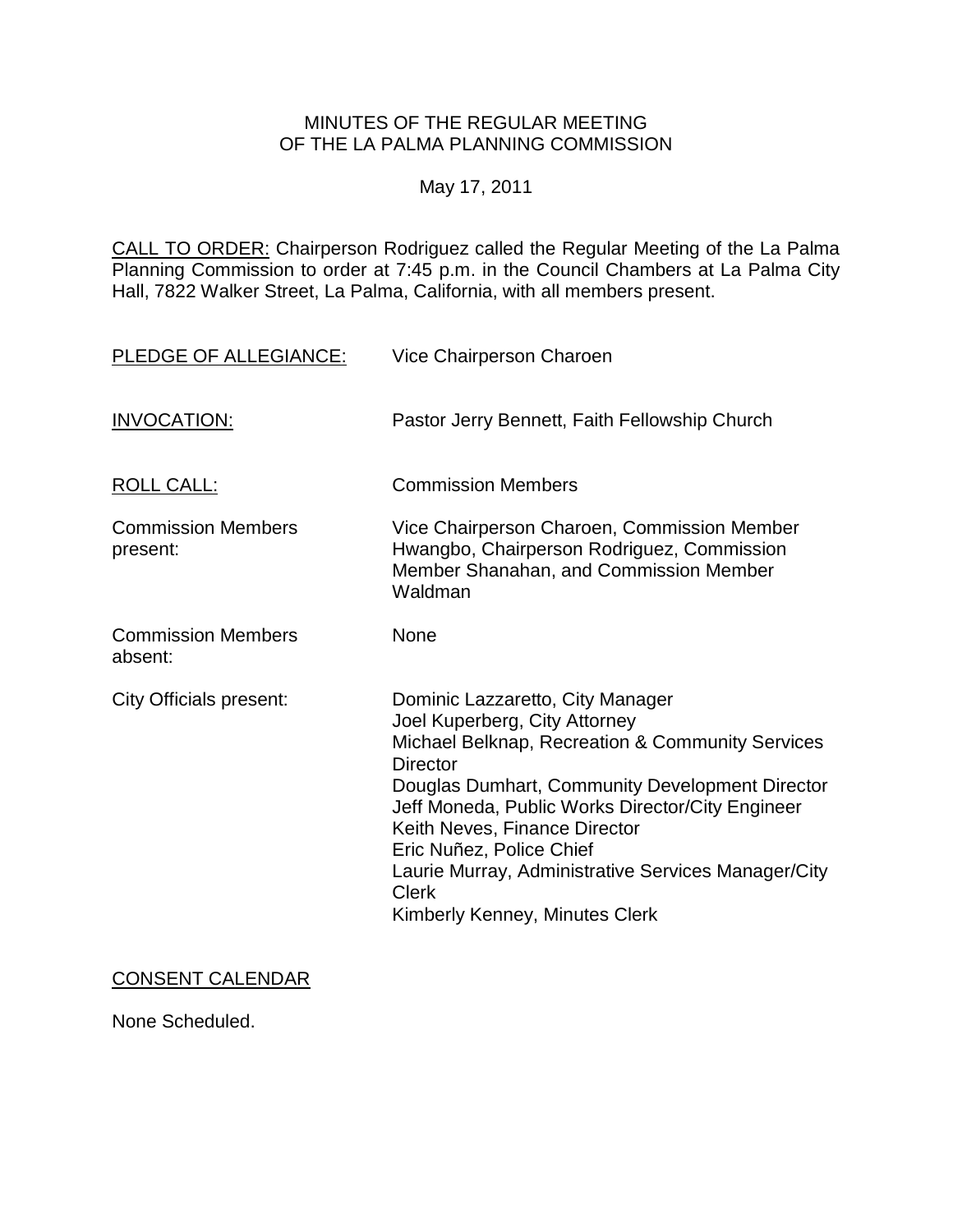Planning Commission May 17, 2011 Page 2

#### PUBLIC HEARINGS

None Scheduled.

## [REGULAR ITEMS](http://lapalma.granicus.com/MediaPlayerFrameHandler.php?view_id=&clip_id=587&meta_id=73885)

- PL-1. [Conditional Use Permit 352, a Request from University of Phoenix for Approval](http://lapalma.granicus.com/MediaPlayerFrameHandler.php?view_id=&clip_id=587&meta_id=73886)  [to Operate a 30,000 square foot College Campus at 6 Centerpointe Drive](http://lapalma.granicus.com/MediaPlayerFrameHandler.php?view_id=&clip_id=587&meta_id=73886) 
	- a) [Chairperson Rodriguez opened the Public Hearing at 7:45 p.m.](http://lapalma.granicus.com/MediaPlayerFrameHandler.php?view_id=&clip_id=587&meta_id=73887)
	- b) [Associate Planner Hutter gave the Staff Report](http://lapalma.granicus.com/MediaPlayerFrameHandler.php?view_id=&clip_id=587&meta_id=73888)
	- c) [Public Input](http://lapalma.granicus.com/MediaPlayerFrameHandler.php?view_id=&clip_id=587&meta_id=73889)

Phillip Schwartze, a Planner representing the PRS Group and consultant for the property owner, TA Realty Associates and University of Phoenix, addressed the Planning Commission regarding his support for the project and that the University of Phoenix agrees to all the Conditions of Approval set forth by Staff.

- d) [Chairperson Rodriguez closed the Public Hearing at 7:57 p.m.](http://lapalma.granicus.com/MediaPlayerFrameHandler.php?view_id=&clip_id=587&meta_id=73890)
- e) [Commission Comments and Questions](http://lapalma.granicus.com/MediaPlayerFrameHandler.php?view_id=&clip_id=587&meta_id=73891)

Discussion ensued regarding support for the proposed project; if there were any complaints from surrounding businesses at other University of Phoenix (UOP) locations; that parking availability was the only previous concern; and that the proposal is a relocation for the UOP La Mirada campus.

Harlan Lindholm, representing the Apollo Group for the University of Phoenix, addressed the Planning Commission regarding UOP's relocation being due to the future expansion of the 5 freeway and to allow for future growth.

Further discussion ensued regarding whether the traffic study reflected the true number of parking spaces available; that the traffic study took existing demand, future vacancies being filled, and student parking into perspective.

Richard Barretto, Professional Engineer representing Linscott, Law, and Greenspan Engineers, addressed the Planning Commission regarding the traffic study reviewing the current affected parking and including the proposed demand. He added that the peak parking time was at 11:00 a.m.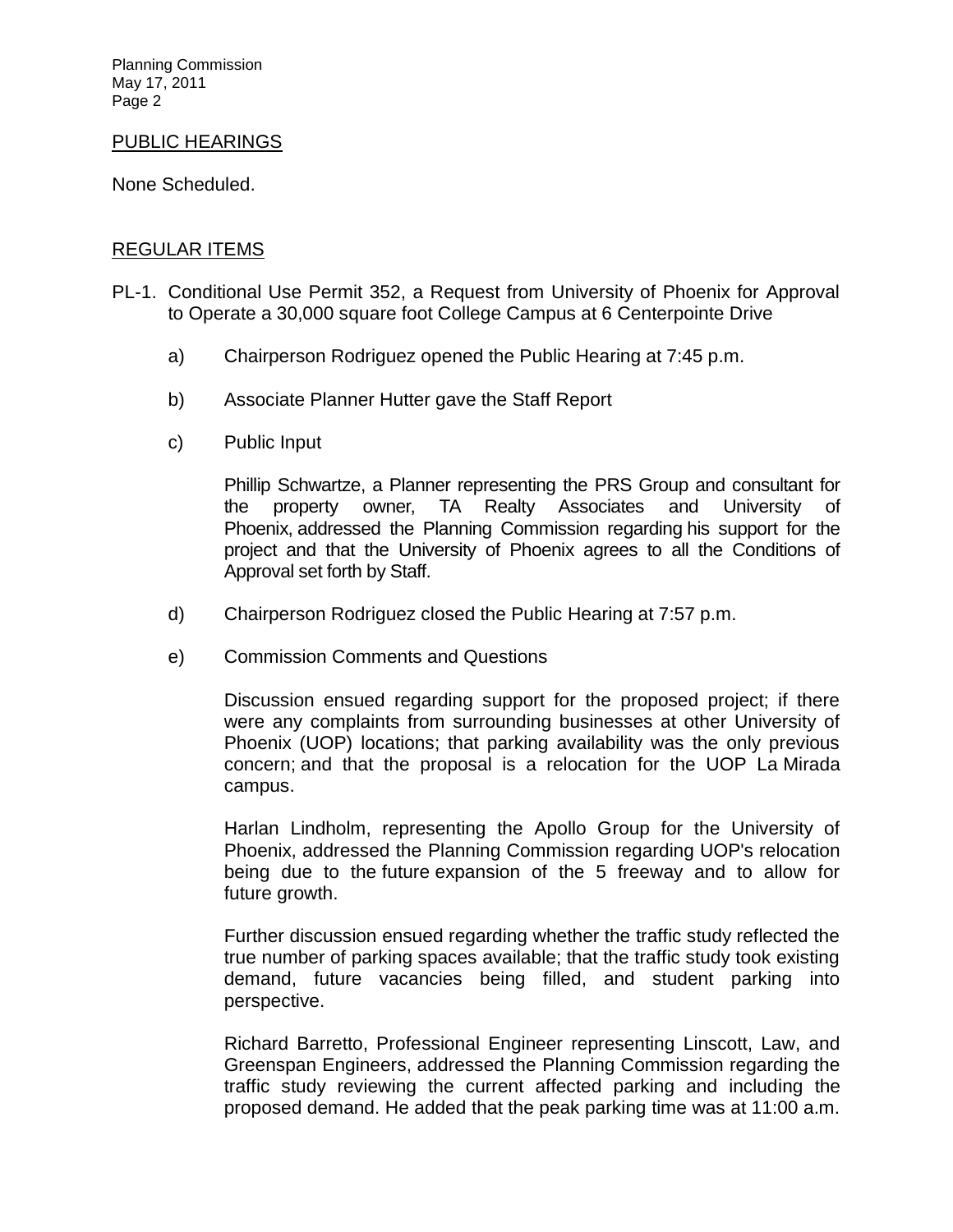and that most of UOP's students will be attending evening classes so the parking will not be adversely affected at 6 Centerpointe Drive.

Further discussion ensued regarding parking contingency plans for potential overflow; that the traffic study included vacancy provisions; and that Staff would remove the Reserved stalls in the Conditions of Approval if parking issues were to arise.

Aaron Liko, Associate Campus Director for the University of Phoenix, described typical students as age 30-32, working full-time, attending the classes approximately one night a week, and living within a 15 mile radius. He noted that the current La Mirada location serves approximately 750 students.

Further discussion ensued regarding students visiting campus after work; that students will contribute to the local retail businesses around the campus; and that the campus would be a good addition to the La Palma community.

f) [Resolution No. PC 2011-03 approving Conditional Use Permit 352, a](http://lapalma.granicus.com/MediaPlayerFrameHandler.php?view_id=&clip_id=587&meta_id=73892)  [request from the University of Phoenix to operate a college campus at 6](http://lapalma.granicus.com/MediaPlayerFrameHandler.php?view_id=&clip_id=587&meta_id=73892)  [Centerpointe Drive.](http://lapalma.granicus.com/MediaPlayerFrameHandler.php?view_id=&clip_id=587&meta_id=73892)

Vice Chairperson Charoen made a motion to approve Resolution No. PC 2011-03 approving Conditional Use Permit 352, a request from the University of Phoenix to operate a college campus at 6 Centerpointe Drive.

The motion was seconded by Commission Member Shanahan.

Discussion ensued regarding support for the University of Phoenix and its students.

The motion carried on the following vote:

- AYES: Vice Chairperson Charoen, Commission Member Hwangbo, Chairperson Rodriguez, Commission Member Shanahan, and Commission Member Waldman
- NOES: None